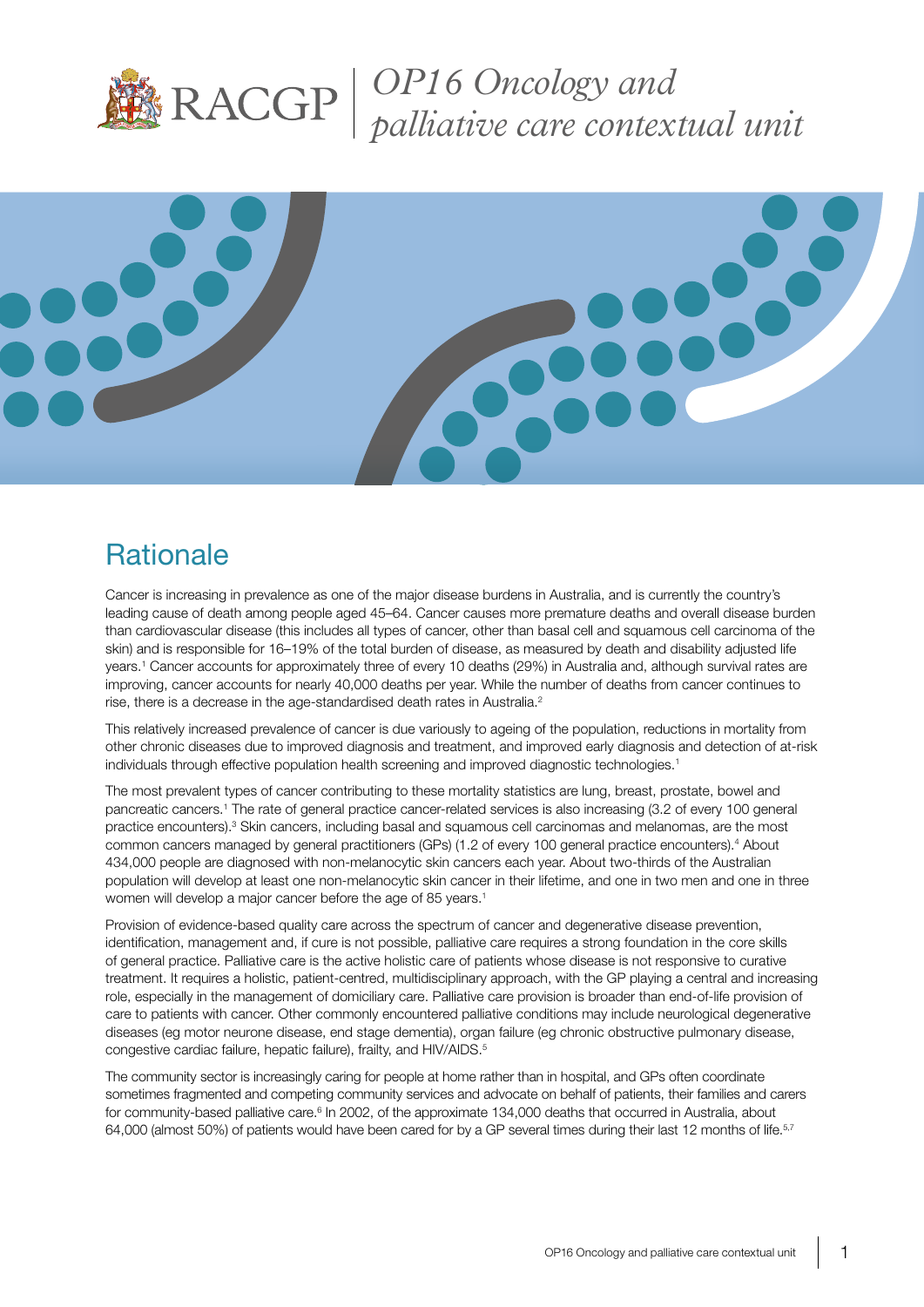More than 50% of individuals who die an easily predictable death from a diagnosed terminal illness want to be cared for at home. However, only about 16% are able to exercise this option, as most patients now die in hospital. Only 20% of people die in hospices and 10% in nursing homes.<sup>7</sup>

Like other doctors, GPs are largely trained to work with curative or life-prolonging models of health and many have identified that they require further education in the skills that underpin the practice of palliative care, such as communication skills, symptom control and management skills, and self-care skills for dealing with 'death and dying'.<sup>6</sup>

Every GP should develop the skills to appropriately screen for and identify those at risk of cancer and degenerative diseases in order to, ideally, prevent the development of disease. If disease does develop, GPs should aim to meet the care needs of every individual patient, including palliative care needs, using evidence-based practice, as well as consider the needs of the patient's family and carers.

GPs should draw on the core skills of general practice to provide holistic, patient-centred care and coordinate multidisciplinary teams to enable high-quality, comprehensive healthcare during the typically stressful time for individuals following a cancer diagnosis. GPs also have an important role in providing continuity of care following surgical intervention, during and after chemotherapy and/or radiotherapy, and in screening for recurrence as appropriate. GPs require skills in identifying and managing common oncological and palliative symptoms, and have a vital role in providing care at the end of life in a setting of the individual's choice, maintaining the dignity of the individual and optimising the chances of them receiving the care they wish for at this time.

# Related contextual units

CO16 Care of older people

PM16 Pain management

## **References**

- 1. Australian Institute of Health and Welfare. Cancer in Australia: An overview 2014. Cat. no. CAN 88. Canberra: AIHW, 2014. Available at www.aihw.gov.au/publication-detail/?id=60129550047 [Accessed 11 November 2015].
- 2. Australian Institute of Health and Welfare. Australian cancer incidence and mortality (ACIM) books. Canberra: AIHW, 2016. Available at www.aihw.gov.au/acim-books [Accessed 7 April 2016].
- 3. Britt H MG, Charles J, Henderson J, et al. General practice activity in Australia 2013–14. General practice series no. 36. Sydney: Sydney University Press, 2014. Available at http://ses.library.usyd.edu.au/handle/2123/11882 [Accessed 11 November 2015].
- 4. Australian Institute of Health and Welfare, Cancer Australia. Non-melanoma skin cancer: General practice consultations, hospitalisation and mortality. Cancer series no. 43. Canberra: AIHW, 2008. Available at www.aihw.gov.au/WorkArea/DownloadAsset. aspx?id=6442454591 [Accessed 27 April 2016].
- 5. Palliative Care Australia. A guide to palliative care service development: A population-based approach. Canberra: PCA, 2005.
- 6. Australia and New Zealand Society of Palliative Medicine. Palliative care curriculum for undergraduates (PCC4U). Kelvin Grove, Qld: Queensland University of Technology, 2016. Available at www.pcc4u.org [Accessed 27 April 2016].
- 7. Commonwealth of Australia. Supporting Australians to live well at the end of life: National Palliative Care Strategy 2010. Canberra: Commonwealth of Australia, 2010. Available at www.health.gov.au/internet/main/publishing.nsf/Content/EF57056BDB047E2FCA257B F000206168/\$File/NationalPalliativeCareStrategy.pdf [Accessed 27 April 2016].

## Useful oncology and palliative care resources and tools

Baile WF, Buckman R, Lenzi R, Glober G, Beale EA, Kudelka AP. SPIKES – A six-step protocol for delivering bad news: Application to the patient with cancer. The Oncologist 2016;21(4), http://theoncologist.alphamedpress.org/ content/5/4/302.full

Australian Government Department of Health, *Population based screening framework*, www.cancerscreening.gov.au/ internet/screening/publishing.nsf/Content/population-based-screening-framework